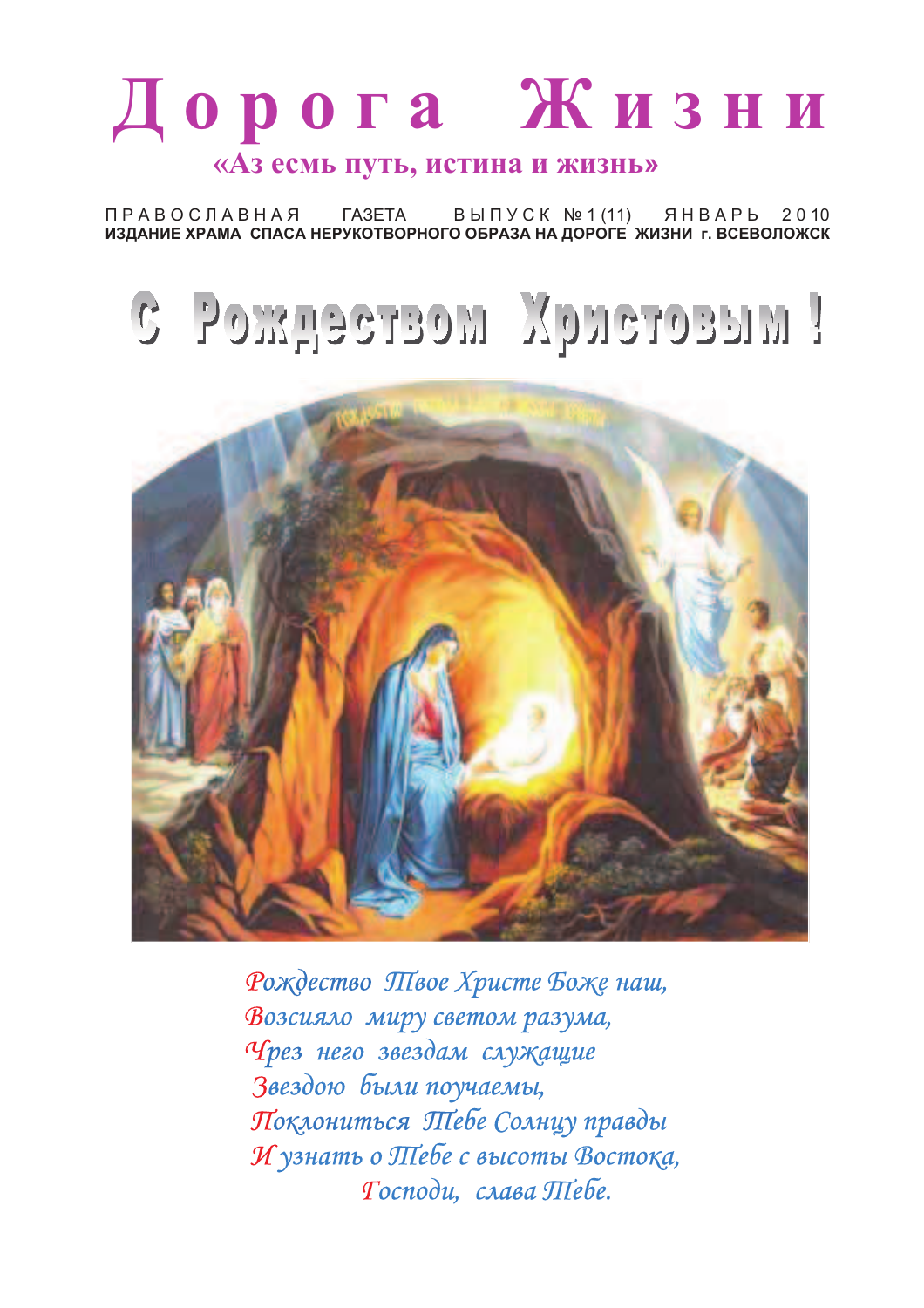# РОЖДЕСТВЕНСКОЕ ПОЗДРАВЛЕНИЕ

БЛАГОЧИННОГО ВСЕВОЛОЖСКОГО РАЙОНА НАСТОЯТЕЛЯ ХРАМА НА ДОРОГЕ ЖИЗНИ ПРОТОИЕРЕЯ РОМАНА ГУЦУ



#### Дорогие прихожане нашего храма!

Мы снова с вами по неизреченной милости Божией сподобились встретить великий праздник Рождества Христова.

Христос родился на земле, принял нашу с вами плоть для того, чтобы человек чувствовал, что он не чужой Богу, что Бог любит каждого из нас, что для нас открыта вечная жизнь.

Свет Вифлеемской звезды проносит сквозь века и тысячелетия и несёт с собой добро, любовь,

мир, радость и познание Бога. И сегодня IIenковь приглашает нас озариться светом тайны Вифлеема, не дать погаснуть этому светильнику, этому пламени Христову в холодном дыхании нашего времени.

Поздравляю всех вас, дорогие братья и сестры, с этим величайшим праздником Рождества Христова и новым 2010 годом!

Да дарует вам всем Господь Спаситель Свою милость, да сохранит Он всех в здравии и благоденствии и удостоит радости общения с Ним в жизни будущего века.

Призываю вас, дорогие братья и сестры, дорожить, ценить и беречь как святыню, наш приход, бережно относиться друг к другу, преодолевая все искушения, соблазны, нестроения, которые всегда идут от диавола, ненавидящего Церковь Христову. Дай Бог, чтобы никакие обиды, непонимание или другие человеческие слабости никогда не отвращали нас от посещения дорогого для всех нас храма.

Храм - это Небо на земле. Будем всегда помнить слова священомученика Илариона: «Без Церкви нет спасения». Аминь.

## ЕВАНГЕЛЬСКОЕ ЧТЕНИЕ: Мф., II, 1-12

1. Когда же Иисус родился в Вифлееме Иудейском во дни царя Ирода, пришли в Иерусалим волхвы с востока и говорят:

2. Где родившийся Царь Иудейский? ибо мы видели звезду Его на востоке и пришли поклониться EMV.

3. Услышав это, Ирод царь встревожился, и весь Иерусалим с ним.

4. И, собрав всех первосвященников и книжников народных, спрашивал у них: где должно родиться Христу?

5. Они же сказали ему: в Вифлееме Иудейском, ибо так написано через пророка:

6. И ты, Вифлеем, земля Иудина, ничем не меньше воеводств Иудиных, ибо из тебя произойдет Вождь, Который упасет народ Мой, Израиля.

7. Тогда Ирод, тайно призвав волхвов, выведал от них время появления звезды

8. И, послав их в Вифлеем, сказал: пойдите, тщательно разведайте о Младенце и, когда найдете, известите меня, чтобы и мне пойти поклониться Ему.

9. Они, выслушав царя, пошли. И се, звезда, которую видели они на востоке, шла перед ними, как наконец пришла и остановилась над местом, где был Младенец.

10. Увидев же звезду, они возрадовались радостью весьма великою,

11. И, войдя в дом, увидели Младенца с Мариею, Матерью Его, и, пав, поклонились Ему; и, открыв сокровища свои, принесли Ему дары: золото, ладан и смирну.

12. И, получив во сне откровение не возвращаться к Ироду, иным путем отошли в страну свою.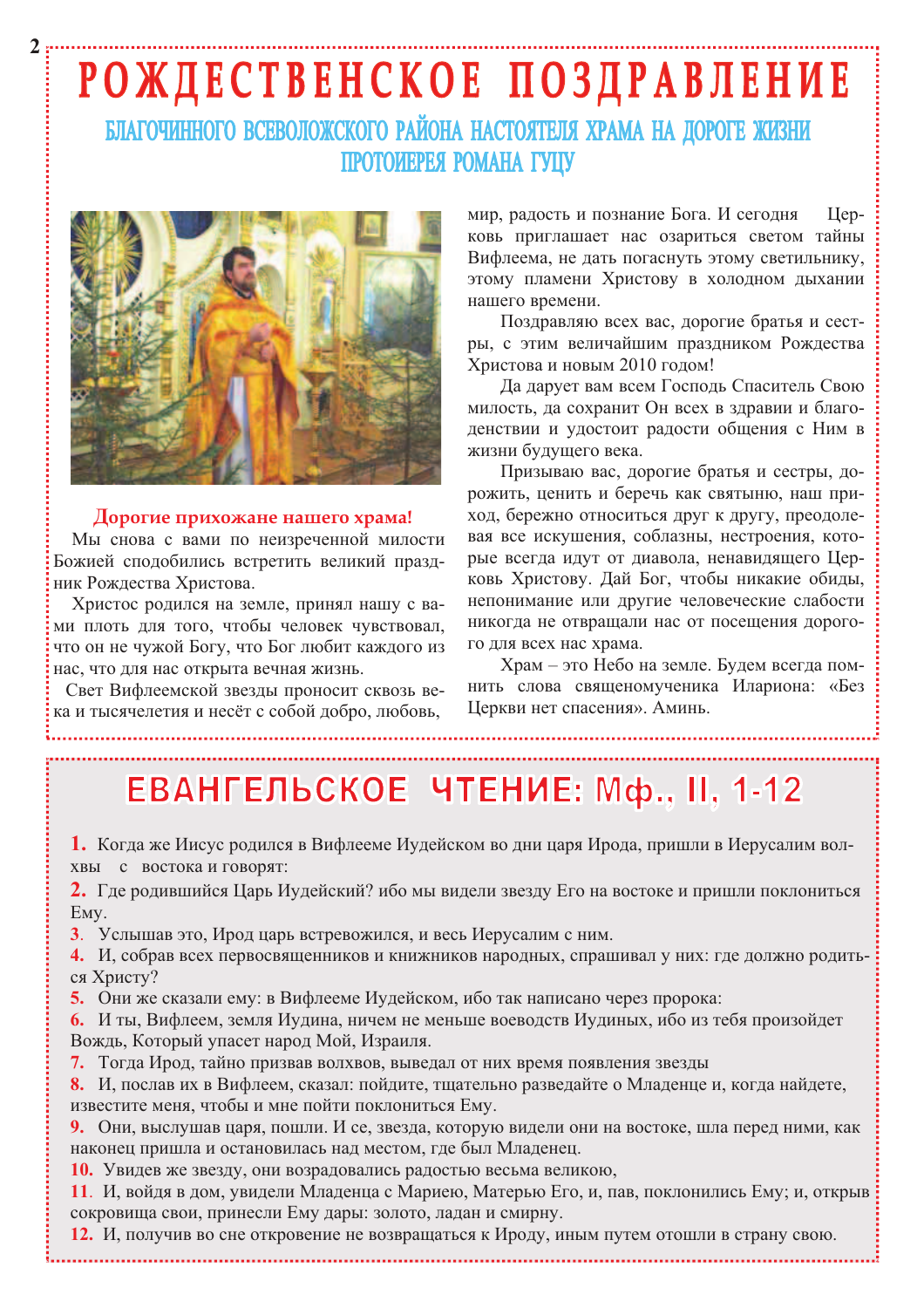## ПОЧЕМУ РОЖДЕСТВО ПРАЗДНУЕТСЯ 25 ДЕКАБРЯ?

В Евангелии не указана точная дата рождения Иисуса Христа. Не указано даже время года, и судя по тому, что в евангельском повествовании говорится о пастухах, пасущих ночное стадо, можно подумать, что событие это произошло летом. Отсюда вопрос: откуда и как возникла христианская дата Рождества — 25 декабря (7 января по новому стилю)?

Вопрос этот — не праздное любопытство. Отвечая на него, мы узнаём нечто и о сушности самой христианской веры, точнее — о понимании христианами своего отношения к внешнему, то есть Христа еще не знающему, в Него еще не ве-Дело в том, что одновременно рящему миру. с распространением в начале нашей эры христианства происходило в греко-римском мире столь же быстрое распространение последней большой языческой религии — культа солнца.

В семидесятых годах III века римский император Аврелиан сделал даже эту религию солнца официальной религией всей Римской империи. Она прославляла солнце как источник жизни и потому — как высшую божественную силу. Как и всё язычество, это было обожествлением приролы, природных живоносных сил. Главным же праздником религии солнца были последние дни декабря, когда после наибольшего отдаления земли от солнца, снова начинается приближение  $K$  HeMV $\ldots$ 

Культ солнца и стал последней великой религией приговоренного уже к смерти язычества. Поэтому именно этот культ был для христиан главным противником и соперником, именно он дал христианству последний бой.

В начале IV века римский император Константин, сам бывший сначала солнцепоклонником, обратился в христианство. Кончилась эпоха гонений, христианская Церковь получила возможность открыто и беспрепятственно устраивать свою жизнь, строить храмы и, главное, проповедовать свободно свою веру. По вычислениям историков, в момент обращения Константина в христианство христиане составляли не больше 10 процентов всего населения империи, причем принадлежали они почти целиком к городскому населению. Слой землелельческий был почти не затронут христианством. И стало необходимо проповедь о Христе как о Спасителе донести до этих 90 процентов, обратить их к новой вере. Главным методом обращения и стало использование христианами самих языческих верований, их как бы "сублимация" — их очищение и



Вифлеем. В гроте Рождества

наполнение христианским смыслом. В декабре язычники праздновали рождение, рождество солнца. И вот в этот день стали христиане праздновать рождество Иисуса Христа, праздновать его как рождение подлинного, духовного солнца... Ведь вот, даже и сейчас в день Рождества Христова в главном песнопении этого праздника мы слышим: "Рождество Твое, Христе Боже наш, воссияло миру свет разума ... научил нас кланяться Тебе, Солнцу правды..."

Как видим, христианство приняло привычную для язычников, для всей дохристианской культуры тему солнца как света и жизни и ее сделало раскрытием веры своей во Христа. "Вы верите в солнце, — как бы сказала Церковь миру, но ведь само это природное, физическое солнце - символ, отблеск, орудие другого, высшего, духовного, Божественного Солнца — и в Нём жизнь, свет, победа... Вы прославляете рождение солнца физического - мы зовем вас прославлять пришествие в мир Божественного Солнца, зовем вас от физического, видимого возвести ваш ум к духовному и невидимому".

Так праздник Рождества Христова стал как бы исполнением того, что праздновало язычество: праздником события, завершающего, исполняющего чаяния, ожидания, верования всех людей.

Всему тому, что вкладывал человек в свое поклонение солнцу: вере человека в смысл мира,  $\overline{R}$  $ero$ светоносность,  $\, {\bf B}$  $er$ разумность и божественность - всему этому христианство как бы дало имя - Христос...

Так изнутри было преодолено язычество, то  $ec<sub>cb</sub>$ поклонение твари,  $\mathbf{a}$ He Творцу, так освобожден был человек от порабощения миру и природе приятием от Христа "света разума".

> Из статьи прот. Александра Шмемана «Преодоление язычества»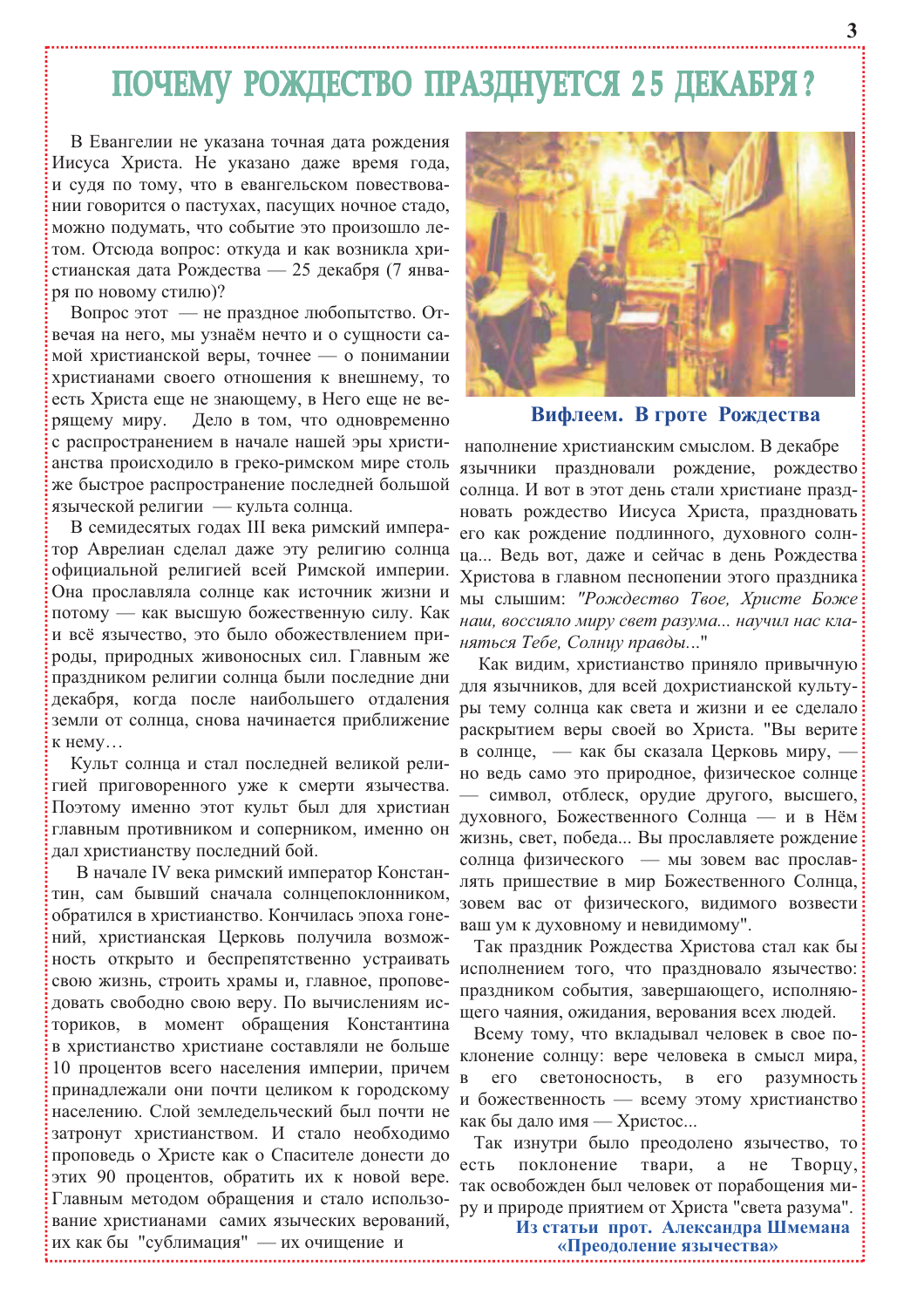### ИСТОРИЧНОСТЬ ИИСУСА ХРИСТА



И.Н. Крамской Христос в пустыне

Ло XIX века в европейском общественном сознании не существовало никак сомнений в реальношие, что познание безгранично и рано или поздно лен в текст Флавия неким приведет человека к достатку и счастью (то есть переписчиком позже. раю на земле), поколебали веру. В это время и это не более чем красивый миф, а его жизнь, опи- ние санная евангелистами - легенда.

Любопытно, что одним из первых раскритико- ней вал мифологистов Ф. Энгельс, а в начале XX века «Иудейских древностей», но гораздо более нейторы «доказывали», что и Бисмарка никогда не рый человек, которого звали Иисусом. Образ жизсуществовало, хотя он к тому времени только что ни его был достойный, и он славился своей доброумер. Статья имела широкий успех, ибо точно детелью..... Пилат приговорил его к распятию и следовала логике антихристиан, а по этой логике смерти. Но те, кто стали его учениками, не отточников, плод воображения и т.д.

Хотя за мифологическую теорию ухватились ХХ века, их позиции серьезно пошатнулись. Убедительные свидетельства о Христе Его современраскопки в Палестине, найденные фрагменты ноцания историчности Христа..

К настоящему времени перечень документов, свидетельствующих о Христе, как о реальной личности широко известен и принадлежит в основ ном нехристианским авторам, что придает аргументам научную силу, ибо это свидетельства, что называется, от незаинтересованной стороны.

1. Иосиф Флавий о Христе. Иосиф Флавий — иудейский историк (род. около 35 г.), оставивший труды: «Иудейская война» и «Иудейские древности». В них три упоминания о Христе. Читаем в «Иудейских древностях»: «В это время жил Иисус, человек мудрый, если его вообще можно назвать человеком; ибо он творил поразительные чудеса и был учителем людей, которые радостно воспринимали истину.... Он был Мессией (Христом). И когда Пилат по обвинению наших старейшин приговорил его к распятию, те, кто с самого начала возлюбили его, остались ему верны. На третий день он явился им снова живой...»

Большинство исследователей издавна сомневав подлинности этого текста, слишком лись «христианского» по содержанию и стилю. Действительно, трудно согласиться, чтобы Флавий, правоверный иудей, который мог знать о Христе сти земной жизни Иисуса Христа. Однако науч- только понаслышке, с уверенностью утверждал, ные открытия XIX века и созданные на этой волне что Он - Мессия. Приверженцы этой точки зремногочисленные теории прогресса, утверждав- ния утверждали, что данный отрывок был вставхристианином-

Однако в XX веке взгляд на цитату из появилась, так называемая «мифологическая шко- «Иудейских древностей» коренным образом перела», которая утверждала, будто Иисус Христос - менился. Дело в том, что ученые обратили внимана еще ОДИН документ-арабскую «Всемирную хронику», написанную в X веке. В имелась цитата, позаимствованная И3 в Германии вышла сатирическая статья, где ее ав- тральная по содержанию: «В это время жил мудвыходило, что можно доказать неисторичность реклись от его учения. Они рассказывали, что он любой личности, ссылаясь на недостоверность ис- явился им через три дня после распятия и что он был живым...».

Как полагают ученые, эта цитата была введена атеисты всех мастей, где-то начиная с середины в арабский источник из первоначального текста Флавия, еще не подвергшегося искажению христианином-переписчиком. Благодаря арабскому ников и других авторов I и II вв., археологические источнику сомнения в подлинности свидетельства иудейского историка Иосифа Флавия практически возаветных текстов, все это побудило атеистиче- отпали, а также предположительно был восстановских авторов отказаться от безоговорочного отри- лен первоначальный текст цитаты о Христе в «Иудейских древностях».

> 2. Талмуд о Христе. Талмуд — это книга, пользующаяся высочайшим авторитетом в иудаизме; она представляет собой набор исторических сведений, нравственных поучений, бытовых предписаний... Талмуд составлялся в антихристиански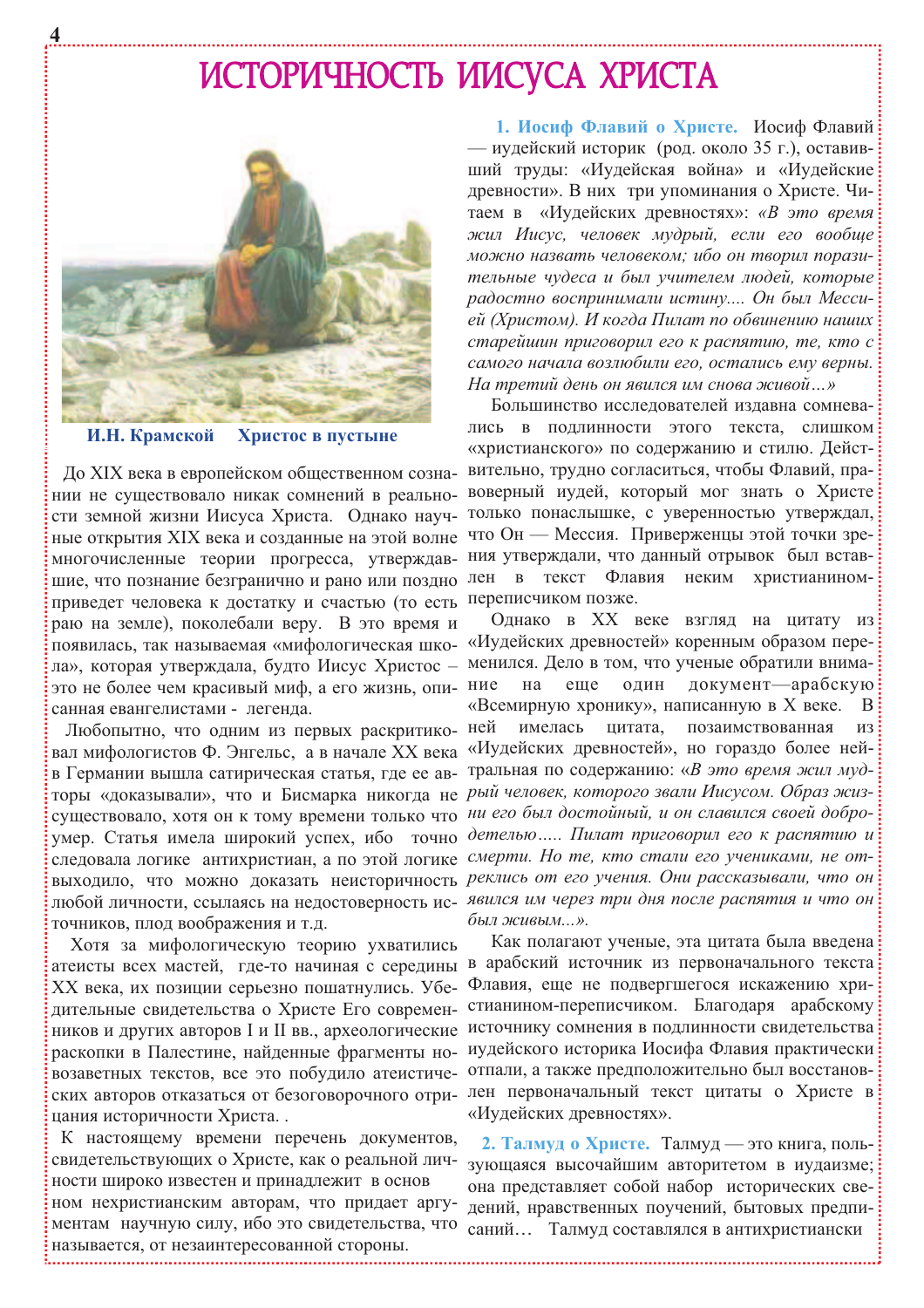настроенной еврейской среде. Однако и тут мы находим упоминание о Христе. Так в трактате Санхедрин говорится: «В канун Пасхи повесили Иисуса из Назарета. В продолжении сорока дней глашатай ходил перед Ним, крича: «Он должен быть бит камнями, потому что занимался колдовством, соблазнял Израиль и увлек его на восстание...»

Рабби Акиба-бен-Иосиф, живший в первую половину II в., тоже упоминал о Христе, относя Его смерть к кануну Пасхи.

Рабби Салман Цеви писал, что Иисус Назарянин родился в Вифлееме Иудейском в царствование Ирода и был умерщвлен в Иерусалиме при Понтийском Пилате. В Талмуде имеются и другие упоминания о Христе, не дающие поводу усомнится в историчности личности Христа.

3. Тацит о христианах. Публий Корнелий Тацит, римский историк (55-120), говорит о христианах, описывая грандиозный пожар, произошедший в Риме в 64 г. По слухам, Нерон, отличавшийся тщеславием и жестокостью, был инициатором пожара в городе, который намеревался перестроить. Тацит пишет: «Нерон,

чтобы подавить эти слухи, приискал виновных и предал изощреннейшим казням тех, кто своими мерзостями навлек на себя всеобщую ненависть и кого толпа (чернь) называла христианами. Христа, от имени Которого происходит это название, казнил при Тиверии прокуратор Понтий Пилат. Подавленное на время это зловредное суеверие стало вновь прорываться наружу, и не только в Иудее, откуда пошла эта пагуба, но и в Риме...»

Как видим оценка христиан у Тацита сугубо отрицательная. Если приписать этот отрывок христианскому автору, осуществившему позднюю вставку, то как объяснить, что тот в столь резких, оскорбительных выражениях характеризует религию, исповедником которой является  $can?$ 

Кроме упомянутых выше имеются свидетельства о христианах первого века Светония, Плиния Младшего, других. Все эти свидетельства глубоко верующему человеку ничего не дадут, ибо ему не нужно никаких доказательств, а вот новоначальному, у которого разум еще бунтует, способны помочь утвердится в вере.

### ДАРЫ К РОЖДЕСТВУ

Недавно в гости приезжали мои родственники. служении в хра-Они несколько лет не видели нашего храма. ме во имя Влади-Смотрели, удивлялись, радовались нашему бла- мирской иконы гообразию и благолепию. У нас и новая коло- Божией Матери. кольня, и чудесный плодоносящий сад, строится Службу вел Мичасовня... После службы за чашкой чая можно трополит Владипослушать духовные беседы. Только радоваться мир. Людей и радоваться, желать многая лета отцу Роману, ло пекущемуся о нас. Но..., и опять но...

Строения и их убранство - это замечательно. А празднично. мы? Какие мы, православные прихожане этого когда райского уголка? Достойны ли мы забот отца Ро- помазание, толпа мана о нас? Иногда у нас спонтанно возникают забурлила, потекобсуждения этих вопросов. И с горечью и болью ла по храму, загомы говорим о собственной невнимательности к монила. И духовной жизни. В частности, хочется затронуть Митрополит вытакой момент как разговоры.

шем сознании.

в храме. В сентябре я побывала на вечернем бого чае глух и нем»

 $6<sub>bl</sub>$ много, **BCC** торжественно.  $H<sub>0</sub>$ началось cam нужден был сде-



Мы говорим много и о многом. Наши разгово- лать внушение присутствующим. Авторитетов ры продолжительны, многословны. Да, иногда для нас не существует. Успокоенные внешним душевная беседа может поддержать человека благополучием, мы расслабились и не чувствуем скорбящего или унывающего. Но наши разгово- страха Божия. Перечитывая книгу о жизни препоры часто суть пустословие. А во время службы в добного Серафима Саровского, с особым внимахраме? Ну, может быть еще чтение Евангелия нием и горечью читала его слова о разговорах. или Херувимская песнь могут нас остановить. А «Молчи, беспрестанно молчи, помни всегда приуж другие моменты вовсе не отражаются в на- *сутствие Божие и имя Его. Ни с кем не вступай* в разговор, но всячески блюдись осуждать много К сожалению, такое происходит не только у нас разговаривающих или смеющихся. Будь в сем слу-(Окончание на стр. 6):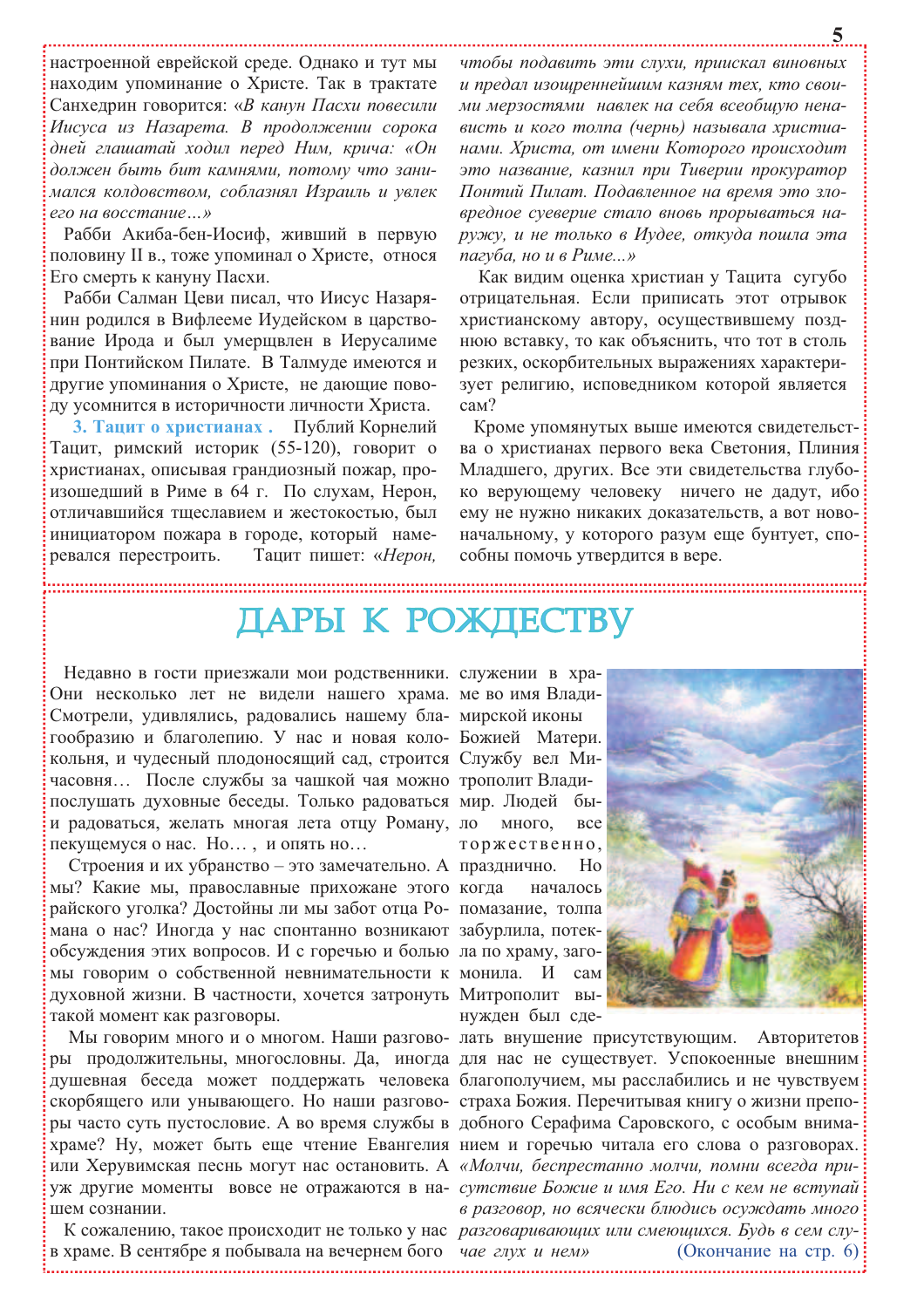таинство будущего века, словеса же суть ору- Христа. На день рождения принято дарить подаржие мира сего».

нужно быть рассудительным, неопытному лучше тые отцы говорили: молчание - золото. Вот и дамолчать, особенно, кто самого себя не устроил вайте принесем в дар родившемуся Христу хоть еще. Аще себя не понимаешь, то можешь ли рас- малую драгоценную крупицу! С Рождеством Хрисуждать о чем и других учить?».

Рождество

ОПЯТЬ

 $\overline{M}$ 

**BOT** 

А в Добротолюбии написано: «Молчание есть Праздник светлый, радостный. День рождения: ки. Как волхвы когда-то принесли новорожденно-И еще батюшка Серафим говорил: «Дух сму- му Христу золото, ладан и смирну. Постараемся и щенного или унывающего человека надобно ста- мы принести Господу свои дары. Что мы можем раться ободрить любовным словом. Но и тут подарить? Свои, в меру наших сил, подвиги. Свястовым!

#### Нина Кутузова

,,,,,,,,,,,,,,,,,,,,, ,,,,,,,,,,,,,

### ЗАПИСКИ БИБЛИ

Христово.

Вот уже год работает библиотека храма Спаса Нерукотворного Образа на «Дороге жизни» в новом помещении.

А начиналось так. В ноябре 2008 года настоятель нашего храма протоиерей Роман Гуцу благословил перевести библиотеку в помещение домика Церковной лавки. С удовольствием и долей страха я стала исполнять это послушание. Совместно с сотрудниками храма укомплектовали оборудование полок для книг. Перенесли книги. Особое спасибо Владимиру Егоровичу Козлову. Он по хозяйски заботливо откликался на все просьбы.

Когда 5 декабря поехала выкупать библиотечные бланки, узнала о кончине Святейшего Патриарха Алексия II С тех пор Святейший Патриарх из серьёзных читателей, читающий труды святи-Алексий II незримо присутствует и помогает в телей Исаака Сирина, Игнатия Брянчанинова и где перед портретом Алексия и Лавра всегда стоят цветы, эти компози- Даруй нам разумение и благослови!» Сейчас в ции делают наши украсительницы храма Анаста- библиотеке более 100 читателей. Мечтаю, когда сия. Татьяна. Елена. Спасибо им!

в обновленном виде начала работу в день про- его библиотеке было более 1000 читателей. Помославления Святых праотец 28 декабря 2008 года. ги, Господи! Первой читательницей, еще до этого дня стала прихожанка нашего Храма. Она, увидев табличку выставка, посвященная 100 летию блаженной кон-«Библиотека», открыла дверь и радостно спроси- чине Святого праведного Иоанна Кронштадского, шав имя этой милой женщины - Ольга, я порадо- тюшки Иоанна в библиотеке много. валась, как будто сама равноапостольная Ольга заглянула ко мне и благословила.

тезка Анна Михайловна Грузнова, то был Ака- работы, поэтому ценишь любую помощь и приятдостно, будто нежно любимый мною Батюшка ровну Сухареву, Олега Николаевича Татарникова, Серафим пришел ко мне и сказал: «Христос Вос- Сергея Малькова, Ксюшу Мелехину, Татьяну Бокресе! Радость моя!».



номером Сергей Михайлович Пузыня. Это один моей работе; в библиотеке организован уголок, других. Записывая его, я молитвенно подумала: Святейших Патриархов «Святый Сергие Радонежский, моли Бога о нас. наш энергичный настоятель-созидатель отец Ро-По благословению батюшки Романа библиотека ман построит Просветительский Центр, чтобы в

Первой книжной выставкой стала постоянная ла: «Библиотека?! А можно записаться? Как хоро- нашего глубоко почитаемого чудотворца. Как шо, что здесь теперь будет библиотека...» Услы- хорошо, что книг дорогого петербургского ба-

В оформлении книжных полок и выставок библиотеки помогают мои любимые сестры во На тот момент в библиотечном фонде было уже Христе сотрудники бухгалтерии Ольга Павловна более 700 книг. А первую книгу подарила моя и Лия Марковна. В библиотеке много рутинной фист любимому всеми нами Святому преподобно- но вспомнить моих добровольных помощников: му Серафиму Саровскому. Было удивительно ра- Ольгу Платоновну Климову, Валентину Викторисовну Анненкову, монаха Силуана.

Низкий вам поклон, дорогие друзья.

Ну, а получил читательский билет с первым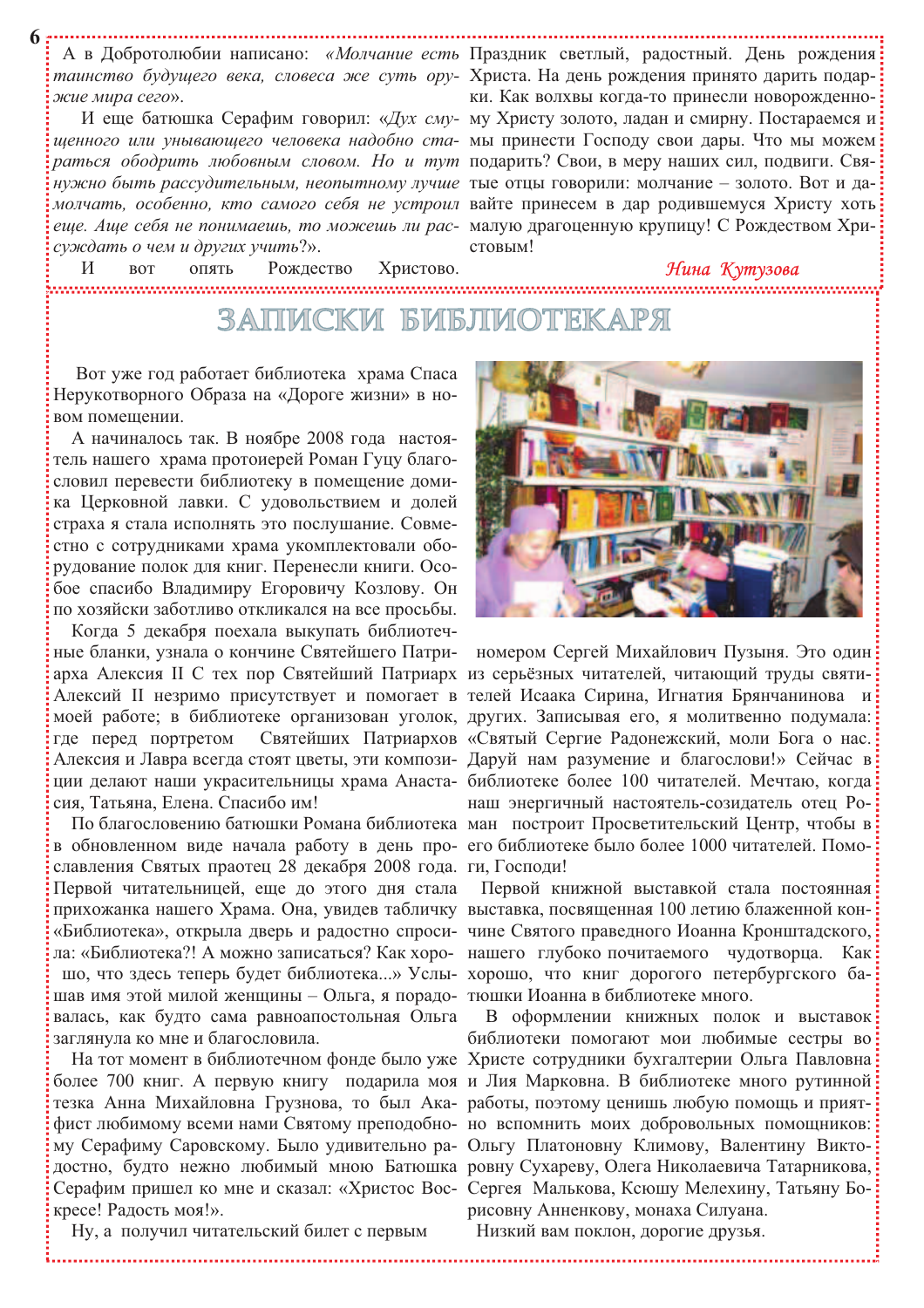Книги поступают в библиотеку постоянно. неделю должен был лечь в больницу, поэтому дарят прихожане нашего храма. Дарители несут и надежно. Спаси его, Господи и помилуй! любимые книги, чтобы поделиться душеполезсловской, справочной, творений святителей...

С.А.Воробьева, В.В.Сухареву, гу и Александра Ермаковых, О.Н. и Г. Татарни- быстро сделать. Удивительно, но я сразу повери-Т.М.Репину, КОВЫХ, Е.С.Иваск, Ю.В.Еременко, Б.Д.Грачева и других.

Как радостно отвечать посетителям: «Да. Такая Дай Бог ему здоровья! книга есть, вчера подарили».

Господи, дарителей!

Спасибо!

Конечно, были и трудности. Торговые полки сконструировал и установил новые крепежи из дверь в храм... Слава Богу за всё! нержавеющей стали. Николай Иванович через

Часть закупается от издательств, а большинство торопился сделать крепежи. Получилось красиво

А в октябре этого года зашел в библиотеку ной литературой с другими прихожанами. Это Иван Владимирович Петров и спросил, нужна ли ценные уникальные издания литературы: бого- помощь. В библиотеке были читатели и я, объяснив задачу, дала линейку и карандаш с листоч-Сегодня в библиотечном фонде более 1500 ком бумаги, а сама занялась посетителями. До книг. Читатели сердечно благодарят дарителей: сих пор восхищенно вспоминаю, как уверенно и О.П.Климову, спокойно Иван замерил полки, объяснил свою Л.М.Рубину, Л.Е.Семенову, А.П.Волненко, Оль- задумку устройства упоров для книг и обещал Т.Ф.Бубякину, ла, что теперь все получится. И он это сделал! Н.А.Кутузову, Р.М.Терехову, М.Н.Воробьеву, Выпилил реечки, а Анечка его доченька, будущая А.А. и О. В. Власовых, А.В.Знаменского, художница, покрасила их в цвет полок белой Л.П.Балашову, Г. Г. Казакову, Э.М.Усова, краской. Затем Иван, я зову его Ванечка, в слож-Т.М.Никулину, ных условиях, когда невозможно из-за жесткого И.Н.Самбур, Н.А. и Е. М. Мельниковых, крепежа, снять или сдвинуть полки, ювелирно мастерски профессионально закрепил реечки.

Очень приятно видеть и постоянно ощущать Имеется и фонд видео и аудиотеки. Спаси, доброжелательность и желание возрастать в вере всех наших прихожан. В будние дни в библиоте-Доброй заботой наших прихожан пополняется ку заходят люди, только ищущие свой путь к активно востребованный журнальный фонд биб- православной вере. Они стесняются, волнуются, лиотеки. Каждый даритель с радостью несёт берут книги о первых шагах к Богу и порой, не свой любимый журнал: Валентина Сухарева - заходя в храм, уходят. Провожая их, я думаю о «Фома», Лия Рубина - «Русский дом», Анастасия том, как сложно сохранить этот маленький ого-Седова - «Виноград», Анна Белявская - «Вода нёк веры в их душе. И радуюсь, когда они, придя живая», Неонила Дмитриевна - «Нескучный сад». в следующий раз, записываются на беседу к свяшеннику. Замечательно!

Бывают и курьёзные случаи. Заходит женщина не приспособлены для хранения книг, стоило вы- в библиотеку и говорит, что не может попасть в нуть книгу и все остальные падали, пугая посети- храм уже который раз! - «У вас там даже ручки телей. Но и в этом случае Господь всё управил. нет на дверях!» - восклицает она. Успокаиваю её, Однажды в крещенский вечерок (прямо как в что всё есть и провожаю до двери храма, открысказке!) в библиотеку на огонёк зашли замеча- ваю её, пропускаю внутрь женщину и возвращательные люди: супруги Татьяна Александровна **юсь в «свою келью»** - как говорит Батюшка Рои Николай Иванович, который помог обу- ман. Сижу и думаю, что может сейчас сделала строить один из стеллажей, металлический. Он очень важное дело: открыла еще одной душе

#### Анна Белявская.

### Ночь тиха. По тверди зыбкой...

Ночь тиха. По тверди зыбкой Звезды южные дрожат. Очи Матери с улыбкой В ясли тихие глядят.

Ни ушей, ни взоров лишних, Вот пропели петухи — И за Ангелами в вышних Славят Бога пастухи.

Ясли тихо светят взору. Озарен Марии лик. Звездный хор к иному хору Слухом трепетным приник.

И над Ним горит высоко Та звезда далеких стран: С ней несут цари востока Злато, смирну и ливан. Афанасий Фет